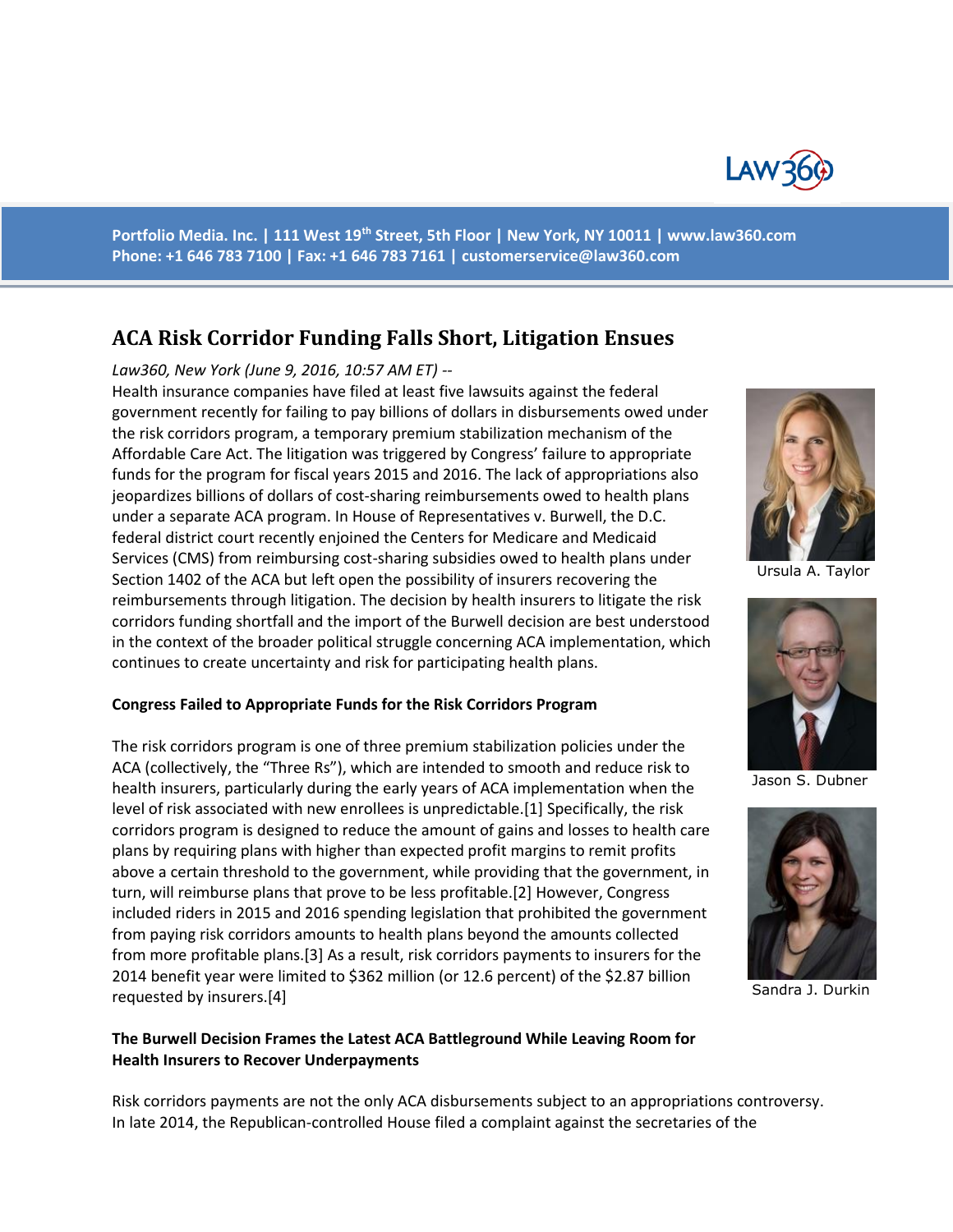Department of Health and Human Services and the Treasury, alleging that the Obama administration, through CMS and the Department of Health and Human Services and the Department of the Treasury, (hereafter, the "administration") unlawfully spent \$3 billion in taxpayer dollars under the ACA cost sharing program, which requires insurers offering qualified plans on the health care marketplace to reduce deductibles, coinsurance, copayments and other charges to eligible individual insureds while requiring that the secretary of HHS reimburse insurers in an equal amount.[5] The House alleged that there was not a proper appropriation to support such reimbursements and sought declaratory and injunctive relief, contending that, without judicial intervention, \$175 billion would be unlawfully disbursed to health plans over the next 10 years.[6]

After making a threshold ruling that the House had standing to pursue its complaint, on May 12, 2016, the District Court found that Congress had not made appropriations for the cost-sharing reimbursements and that, accordingly, the secretaries violated the Constitution when they paid qualified health plans for 2014 subsidies.[7] Notably, the Burwell court acknowledged that health plans are required to make the payments at issue, while specifically stating that insurers "are supposed to get their money back" pursuant to statutory language indicating that the government "shall make periodic and timely payments to the issuer equal to the value of the reductions."[8] Notwithstanding this language, the Burwell court issued an injunction against further reimbursements without a valid appropriation.[9]

The injunction is stayed pending appeal by either party, and the U.S. Department of Justice has confirmed it will take the issue to the Court of Appeals, which means that insurance rate-setting or exchange participation for 2017 will not be affected by a cutoff in congressional funding that would occur if or when the Burwell decision is implemented.[10] Neither will the 2017 budget be finalized before insurance companies set rates.[11] However, the Burwell decision does create uncertainty regarding funding in the long run.[12] Securing appropriations is not likely to occur absent a shift in congressional power and priorities, and to the extent that appropriations for ACA remain subject to the annual budgeting process, ACA stakeholders will continue to be subject to changing political tides.

In defending the Burwell action, the administration did not dispute that it is required to pay insurers. Moreover, the administration argued that the "absence of an appropriation would not prevent the insurers from seeking to enforce that statutory right through litigation," which, if successful, would permit them to recover from the Judgment Fund (for which there are federal appropriations).[13] Although the House disputed the premise that insurers can successfully obtain payment via litigation where there is no appropriation, the court in Burwell expressly did not address this issue  $-$  a significant fact for health plans seeking recompense for payments they expected to receive under the ACA.[14]

#### **Health Insurers Initiate Litigation to Recover Risk Corridors Underpayments**

Indeed, multiple lawsuits have now been brought against the federal government by health insurers seeking reimbursement under the risk corridors program. First, in February 2016, Oregon-based insurer Health Republic filed a class action against the United States in the U.S. Court of Federal Claims on behalf of all insurers shortchanged by the deficit in risk corridors payments.[15] Health Republic alleges a single claim for "violation of statutory and regulatory mandate to make payments" under the ACA and its implementing regulations, and seeks reimbursement of up to \$5 billion it contends will be outstanding at the end of the 2015 benefit year.[16] The government's response to the Health Republic complaint is due on June 24.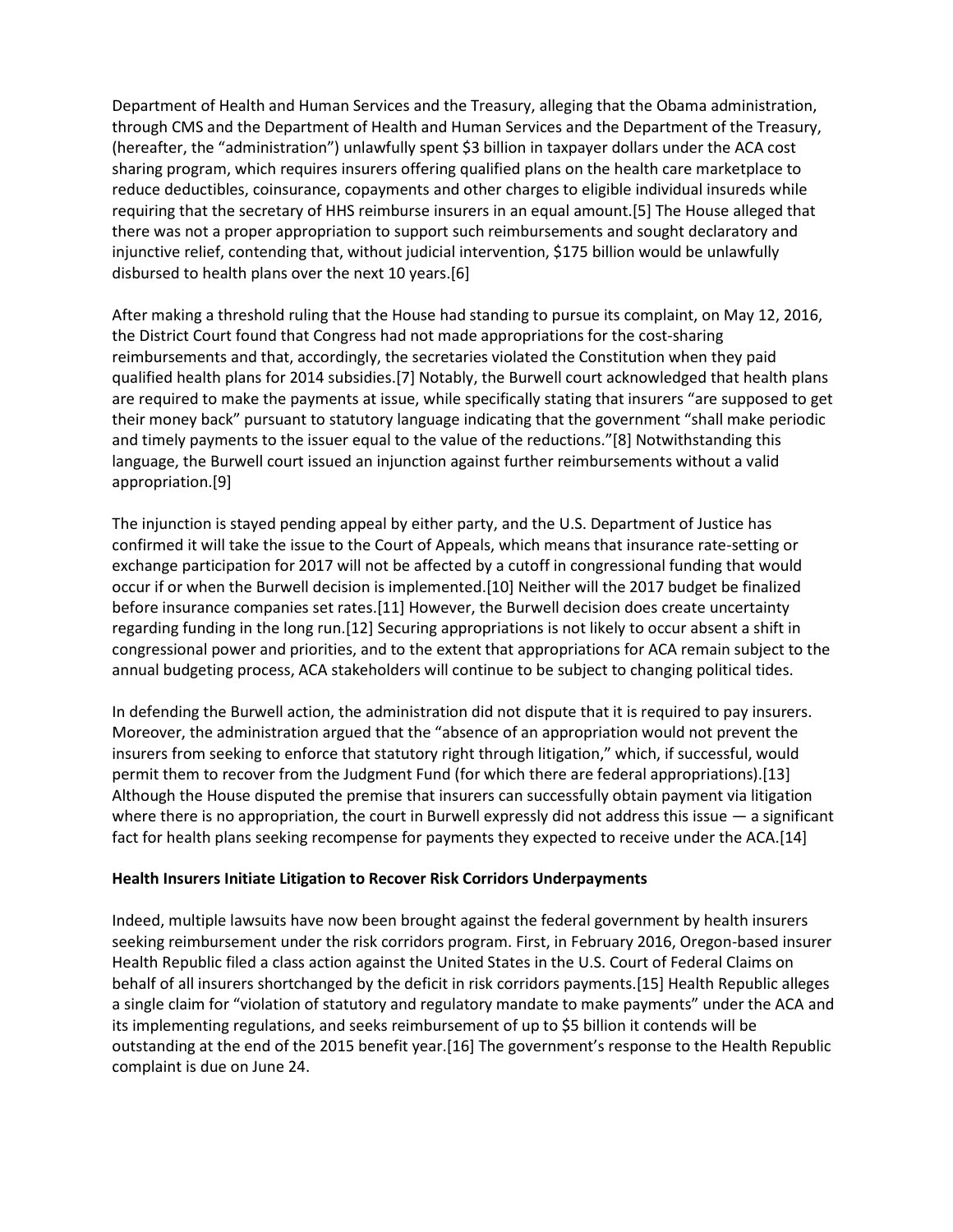Thereafter, in the context of the liquidation of an Iowa co-op, CoOpportunity Health, the Iowa Insurance Commissioner sought a declaratory judgment that any debts owed the federal government should be offset by the \$130 million owed to CoOpportunity under the risk corridors program.[17] Following attempts to reach a presuit resolution, the Iowa Insurance Department was told by the Department of Justice that "further negotiations would be futile."[18]

In May 2016, Highmark affiliates and First Priority Life Insurance Co. also filed a lawsuit against the United States in the Court of Federal Claims, seeking nearly \$223 million in risk corridors payments while asserting claims under breach of contract theories as well as the takings clause of the U.S. Constitution.[19] Highmark maintains that it pursued "all avenues to enforce the government's obligations" before filing suit.[20] Just last week, Blue Cross and Blue Shield of North Carolina and Moda Health Plans, an Oregon insurer, brought two more cases in Federal Claims Court against the United States, seeking nearly \$120 million and nearly \$180 million, respectively, in risk corridor underpayments for 2014 as well as relief for expected 2015 underpayments. Like Highmark, the complaints by BCBSNC and Moda includes claims for breach of contract. The government must respond to the Highmark complaint by July 18 and responses to Moda and BCBSNC are presently due on August 1.

The government may argue that its obligations are not owed until 2017, at which time payments will be made for the final 2016 benefit year of the program.[21] This would permit the government to fund the current shortfall with amounts received in future program years. Highmark fronted this contention, however, by alleging that this position is without support in the statute or implementing regulations and that the statutory language requires full annual payments for each of the three years of the program's life.[22] Health plans will further point to the fact that where allowable costs are less than the specified target amount, the implementing regulations for the risk corridors program require plans to remit the full amount payable to HHS within thirty days and that health plans were justified in expecting prompt payment in light of the language of the statute, implementing regulations and proposed and final rules concerning the risk corridors program.[23]

#### **Rate Hikes, Increased Borrowing and Exits from the Exchanges**

In addition to the aforementioned litigation, health plans have taken other steps in reaction to challenges with the ACA and exchange products. Not unexpectedly, some insurers are requesting significantly higher rates (as much as 48 percent increases) for plans they sell on the exchanges going forward, an outcome the administration expressly contemplated would occur if it was barred from making cost-sharing reimbursements to insurers as a result of Burwell.[24] Highmark announced that the risk corridors funding shortfall has not negatively impacted premium rates for its ACA products, but it changed its product offerings for 2017 to offset the risk of exchange enrollees, including offering fewer products, narrower provider networks, higher premiums and lower reimbursement for certain providers.[25] To alleviate cash-flow pressure caused by the ACA, U.S. health insurance carriers have also nearly doubled the amount of borrowed money on their statutory balance sheets, increasing that figure from just under \$3.3 billion in first-quarter 2011 to approximately \$6.4 billion at year-end 2015.[26] Finally, a number of insurers have exited the public exchanges, including the nation's largest health insurer, UnitedHealth Group, which announced that it will exit most of the 34 states where it currently offers plans on the ACA insurance exchanges.[27] Also included in the exodus are 13 nonprofit co-ops (of the original 23) that have closed their doors following significant losses, including Health Republic, CoOpportunity Health, and, most recently, Ohio co-op InHealth Mutual, which lost roughly \$80 million last year.[28]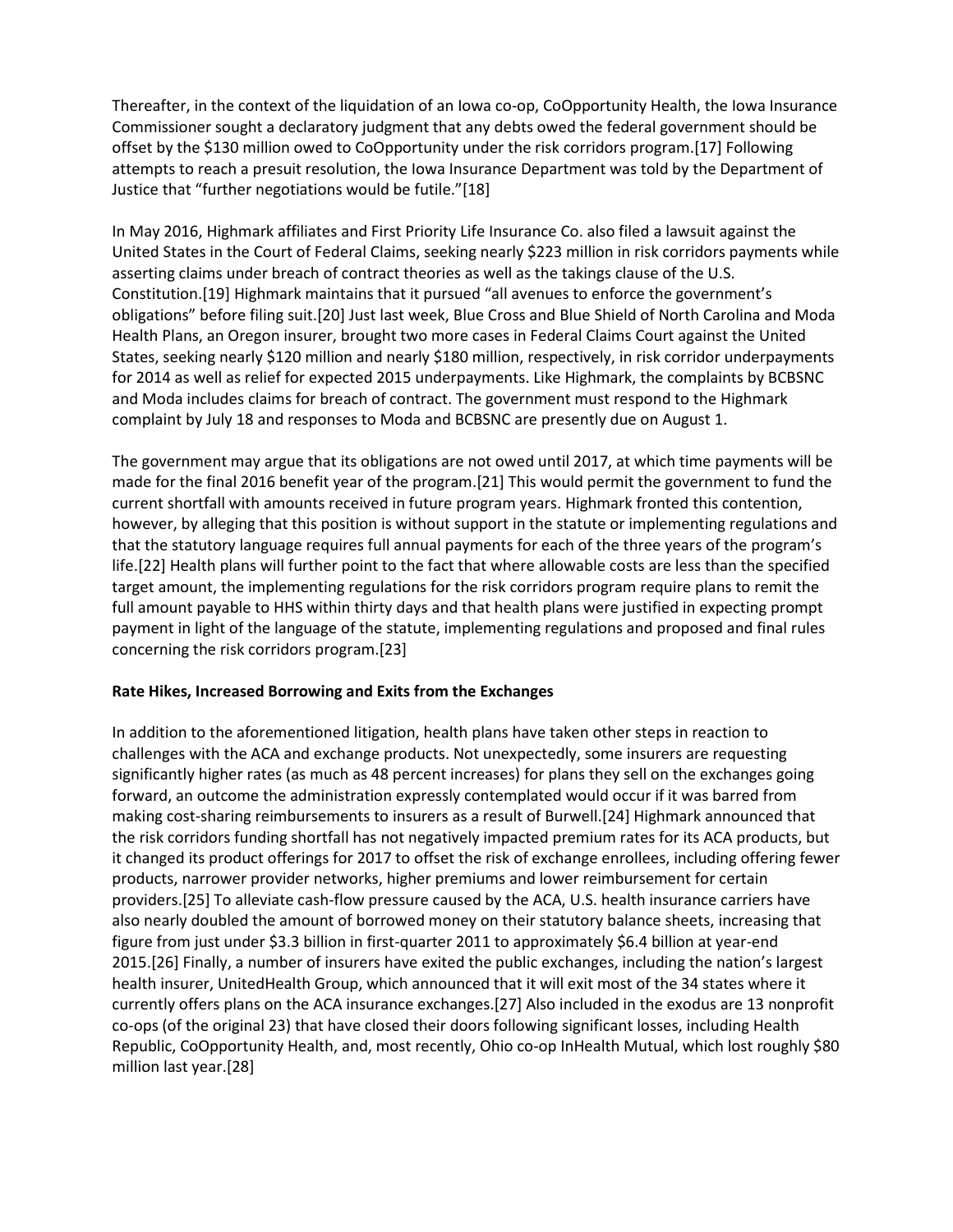## **Further Congressional Action Suggests that Challenges to ACA Implementation are not Over**

The Burwell decision and the pending risk corridors cases showcase a new legal and political battleground concerning the ACA as health plans and policymakers contend with the question of federal funding. Indeed, Congress proposed a reconciliation bill late last year that, although vetoed by the president, would have reduced federal spending on health care in part by repealing the exchange subsidies in 2018.[29] However, the risk corridors program and the cost-sharing subsidies are not the only ACA policies that are under fire. The reinsurance program — another temporary premium stabilization mechanism under the ACA — yielded significantly more receipts than distributions for 2014 (\$8.7 billion versus \$7.9 billion).[30] Nonetheless, in March, through the House Energy and Commerce Committee, Congress took the position that the dispersal of \$5 billion in reinsurance proceeds to health plans is against the law, contending that these funds rightfully belong to the U.S. Treasury.[31] Congress also sent letters to health insurers seeking information regarding the reinsurance program, noting that "given the collaborative relationship between insurance companies and their regulators, there have been questions raised about the role of insurance companies in securing and negotiating reinsurance payments from CMS."[32] And, on May 16, 2016 Congress, again through the House Energy and Commerce Committee, sent letters to 11 co-ops expressing concern that CMS has not taken the appropriate steps to ensure their financial solvency and ability to repay federal loans and sought communications between CMS and the co-ops concerning the issue of whether reinsurance payments to insurers are prioritized over the U.S. Treasury.[33]

## **Conclusion**

The continuing political turmoil surrounding the ACA and its implementation has led to unexpected consequences for both health plans and their members. The question of federal appropriations is at the center of the Burwell lawsuit and the risk corridors litigations. However, payments under the reinsurance program and federal loans to the co-ops are also subjects of congressional scrutiny and/or opposition, suggesting that hurdles for ACA stakeholders will remain in place as long as the ACA continues to be a site of political contention. In light of the billions of dollars at stake and the increased pressure and uncertainty for health plans, it is not surprising that some health insurers have opted to seek redress through the courts, which may create a reciprocal pressure with respect to the appropriations debate and the broader political controversy regarding ACA implementation.

—By Ursula A. Taylor, Sandra J. Durkin and Jason S. Dubner, Butler Rubin Saltarelli & Boyd LLP

*Ursula Taylor and Jason Dubner are partners Sandra Durkin is an associate in Butler Rubin's Chicago office.*

*The opinions expressed are those of the author(s) and do not necessarily reflect the views of the firm, its clients, or Portfolio Media Inc., or any of its or their respective affiliates. This article is for general information purposes and is not intended to be and should not be taken as legal advice.*

[1] For background concerning risk corridors and the other ACA premium stabilization programs, see Ursula Taylor, Spreading the Risk under the Patient Protection and Affordable Care Act: The Three Rs and Lessons from Another Industry's Reinsurance Mechanism, 12-2 ABA Health eSource (Oct. 2015).

[2] Id.

[3] Consolidated and Further Continuing Appropriations Act, 2015, Pub. L. No. 113-235, § 227 ("None of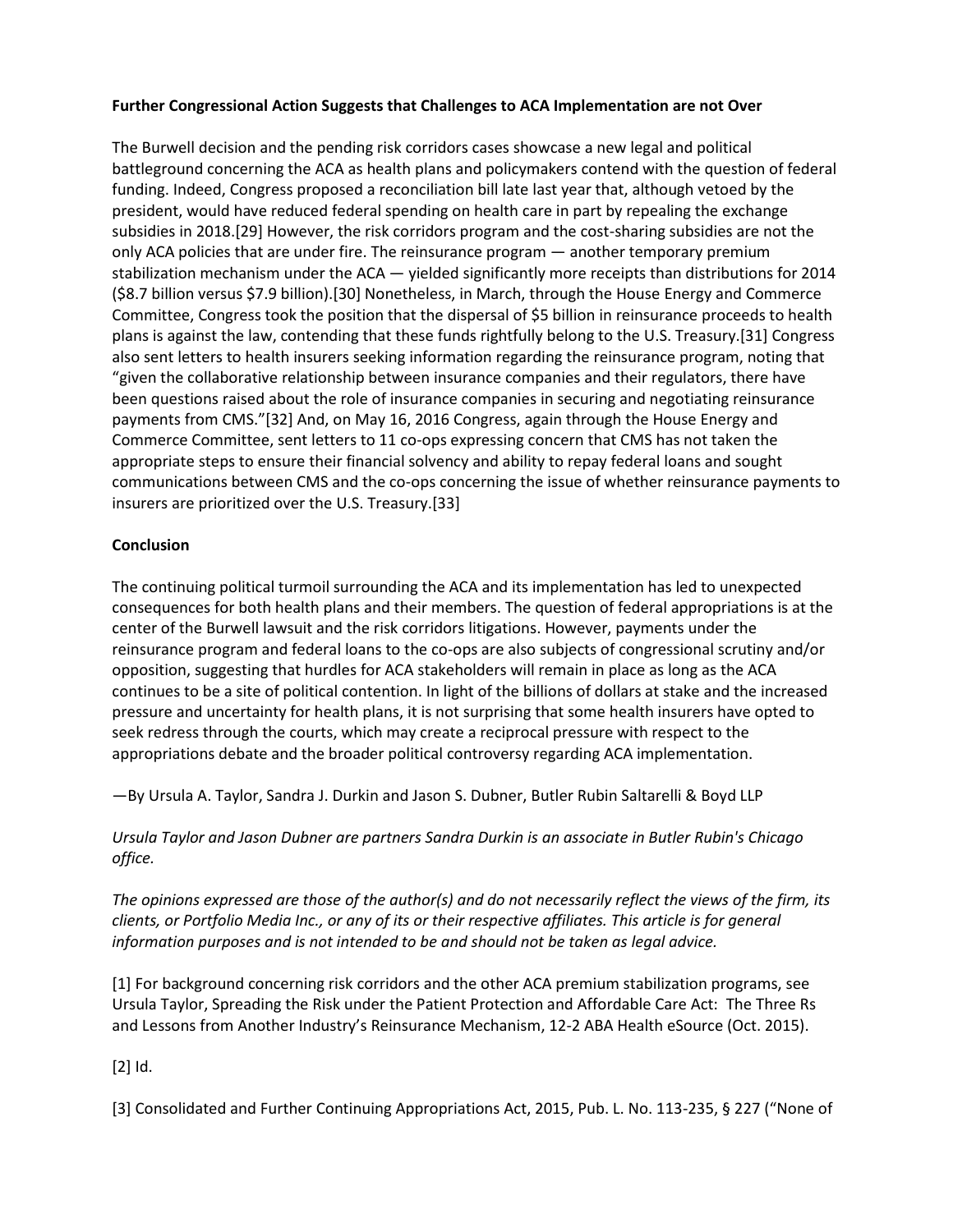the funds made available by this act ... may be used for payments under section 1342(b)(1) of Public Law 111–148 (relating to risk corridors)."); Consolidated Appropriations Act, 2016, Pub. L. No. 114-113, § 225 (same).

[4] The Three Rs: An Overview, Centers for Medicare & Medicaid Services (Oct. 1, 2015).

[5] Compl., United States House of Representatives v. Burwell, No. 14-1967 (RMC), Dkt. No. 1, at 3.

[6] Id. at 3-4.

[7] House v. Burwell, (D. D.C. May 12, 2016).

[8] Id. at \*4.

[9] Id. at \*7.

[10] Lisa Schencher, Modern Healthcare (May 13, 2015).

[11] Id.; see 42 U.S.C. § 18031(c)(6)(B) (providing for "annual open enrollment periods" in advance of "calendar years" for plans on the Exchanges); 42 U.S.C. § 18031(e)(2) (providing for review of premiums for certification of Exchange plans).

[12] Schencher, supra note 10.

[13] Defendants' Mem. In Support of Their Mot. for Sum. J., Burwell, Dkt. No. 55-1, at 20.

[14] Plaintiff's Opp. to Defendants' Mot. for Sum. J., Burwell, Dkt. No. 66, at 19-20.

[15] Class Action Compl., Health Repub. Ins. Co. v. United States, No. 16-259 C (Fed. Cl. Feb. 24, 2016), Dkt. No. 1

[16] Id. at 59-63.

[17] Compl., Gerhart v. Watkins, No. 16-cv-00151 (S.D. Iowa May 3, 2016), Dkt. No. 1.

[18] AIS Health, Highmark Sues, Says Feds Owe \$223M in Corridors Payments (May 30, 2016).

[19] Compl., Highmark, Inc. v. United States, No. 16-587 C (Fed. C. May 17, 2016), Dkt. No. 1.

[20] AIS Health, supra note 18; Highmark Files Suit Against Federal Government Alleging Breaches of Risk Corridors Obligations Under Patient Protection and Affordable Care Act (ACA), Highmark Inc. Press Release.

[21] See Compl., Highmark at ¶¶ 160-61; Centers for Medicare and Medicaid Services, Risk Corridors and Budget Neutrality, April 11, 2014.

[22] See Compl., Highmark at ¶¶ 160-64; 42 U.S.C. § 18062(b)(1).

[23] 45 C.F.R. § 153.510(d); see also Centers for Medicare and Medicaid Services, Bulletin, "Risk